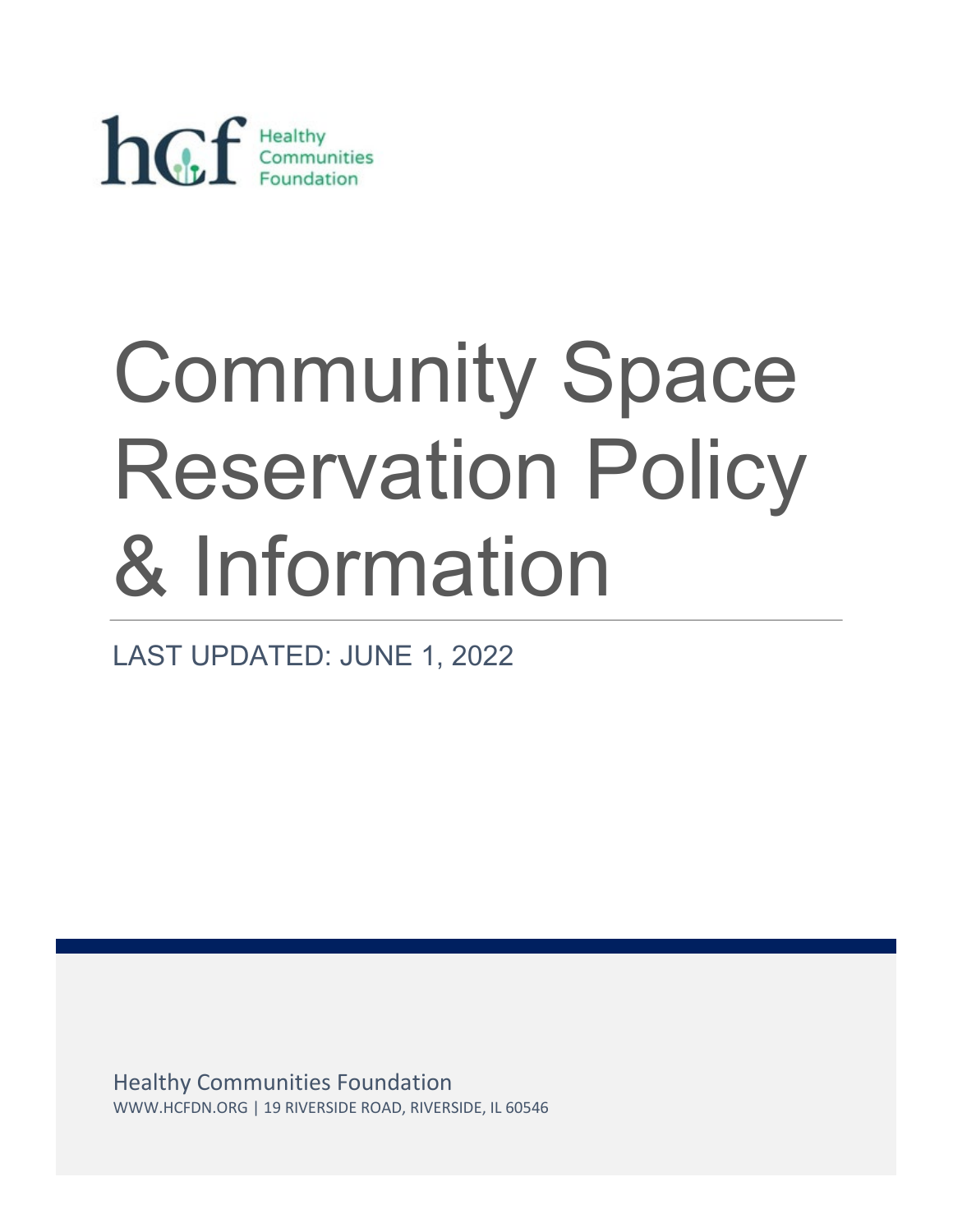

## **COMMUNITY SPACE RESERVATION POLICY AND INFORMATION**

#### **Last updated: June 1, 2022**

This Community Space Reservation Policy and Information (this "Policy") of Healthy Communities Foundation (the "Foundation") sets forth the Foundation's policy with respect to the reservation and use of the Foundation's community space located at 19 Riverside Road, Riverside, Illinois 60546 (the "Community Space").

The Foundation reserves the right to modify this Policy at any time without advance notice. Should the Foundation modify this Policy, the Foundation will post the modified Policy to its website.

#### **Eligible Organizations and Event Types**

A core value of the Foundation is to bring individuals together to share wisdom and cultivate trust, collaboration, and coordination. The Foundation lives out this core value, in part, by offering the Community Space to qualified organizations for meetings, special events, and other gatherings.

#### *Organizations & Events*

Subject to the terms and conditions contained in this Policy, organizations eligible to use the Community Space ("Eligible Organizations"):

(1) are organizations described in Section 501(c)(3) of the Internal Revenue Code of 1986, as amended (the "Code");

(2) serve residents within the Foundation's [region](https://www.hcfdn.org/mission/) or are a part of collaboratives/community groups that are aligned to the Foundation's [core values,](https://www.hcfdn.org/mission/) commitment to racial/ethnic equity and health equity and grantmaking approach; and

(3) use the Community Space exclusively for charitable, scientific, literary, educational, or religious purposes within the meaning of Section 501(c)(3) of the Code (collectively, "taxexempt purposes").

In limited cases, the Foundation in its sole discretion may permit organizations that do not satisfy requirements (1) or (2) above to use the Community Space. However, in no event will the Foundation permit the Community Space to be used for any purposes other than taxexempt purposes.

Note that the Foundation requires proof of an organization's Code Section 501(c)(3) status before approving an organization's request to reserve the Community Space.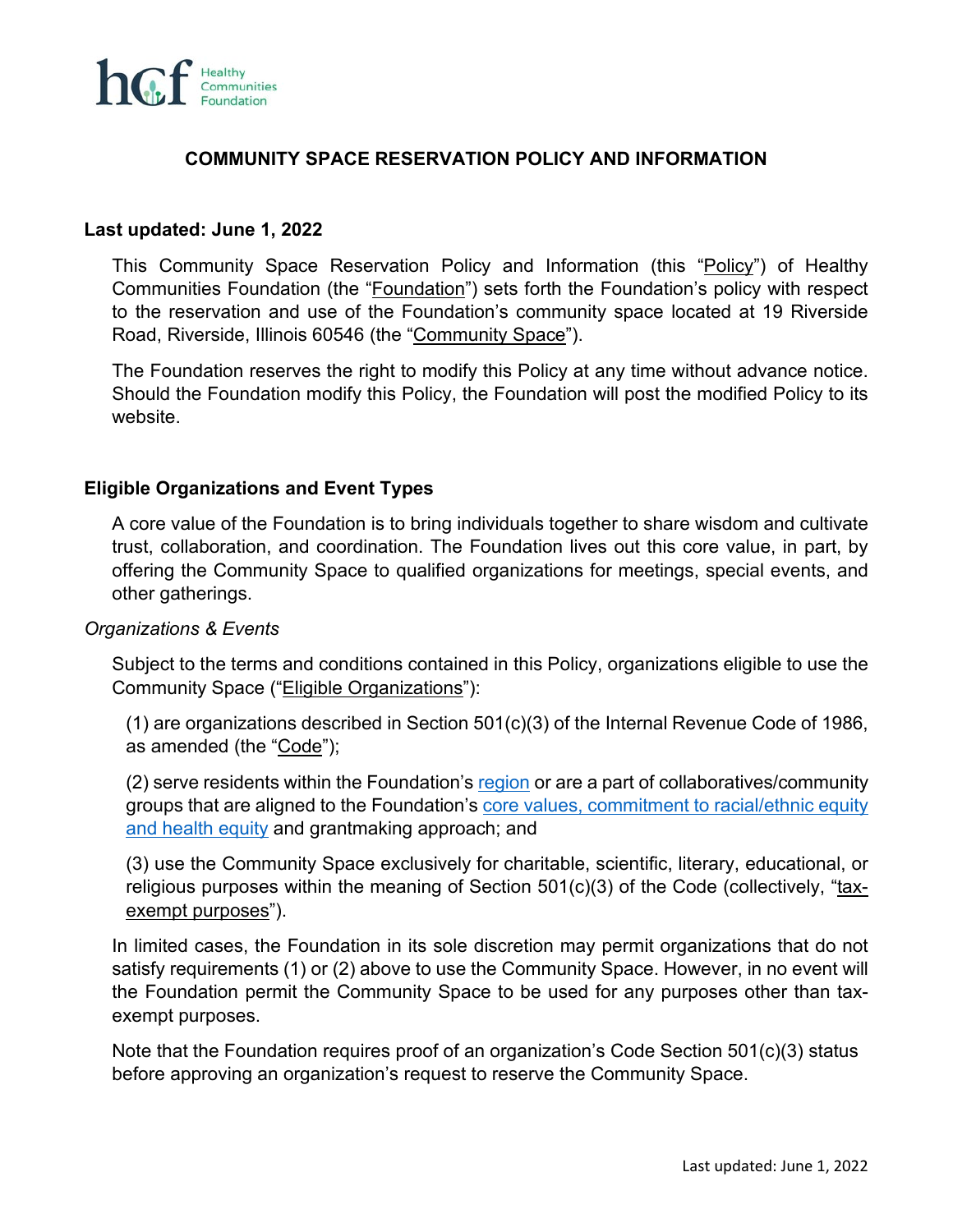

#### **Making a Reservation**

Eligible Organizations must use the following link to submit a request to use the Community Space no later than two (2) weeks prior to the date of the reservation ("Event Date"): [Reservation Link.](https://calendly.com/hcfdn) Note: A Healthy Communities Foundation staff member can add events directly on the Community Space Outlook calendar and will receive all Event Host materials and information.

Eligible Organizations can also submit questions about reserving the Community Space by [clicking here.](https://form.asana.com/?k=_Lq8O21ERz5zIIEQd9kACg&d=682768389277250) Eligible Organization will receive a confirmation email after submitting a request.

The Foundation will review reservation requests on a weekly and first-come, first-served basis. Upon approving a request, the Foundation will send a confirmation email to the organization that was approved to use the Community Space (the "Approved Organization").

The Foundation will generally send a confirmation email to the Approved Organization's contact person ("Event Host") within seven (7) business days of approving the request. The confirmation email will contain a Conference Room Checklist, Event Host Responsibility Checklist, Release of Liability and other important information relevant to the reservation.

# **Frequency of Use**

Eligible Organizations may:

- Reserve the space up to ninety (90) days and no less than two (2) weeks in advance of the Event Date.
- Use the space up to four (4) times per calendar year and no more than twenty (20) total hours in a calendar year.

The Foundation in its sole discretion may make an exception to the above requirements on a case-by-case basis.

#### **Reservation Cancellation**

In the event that an Approved Organization needs to cancel its reservation, the Event Host must email the Foundation at [administration@hcfdn.org](mailto:administration@hcfdn.org) within at least seven (7) days of the Event Date.

If an internal need arises and the Foundation needs to use the Community Space, the Foundation reserves the right to cancel the Approved Organization's reservation up to two (2) weeks before the Event Date.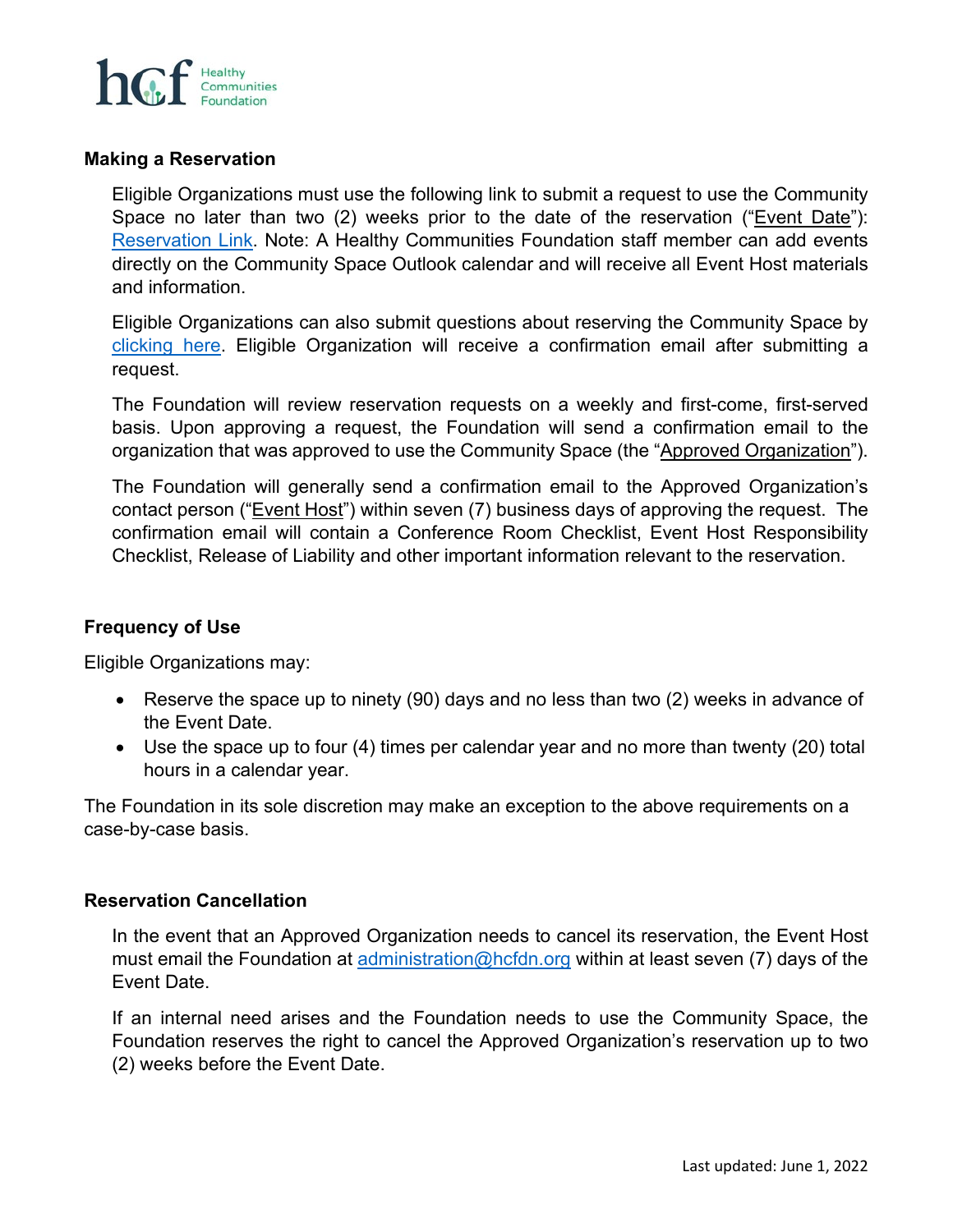

# **The Community Space**

The Community Space is an open conference room with a maximum capacity of 20 people.



The seating capacity for a theatre or classroom-style events is 15 people. *(Note: This considers physical distancing.)*

The community space contains 12 6-foot tables and 20 chairs and a podium with a digital screen. The space is equipped with the following:

• Wi-Fi access

• Virtual-enabled meeting room cameras *[Note: The cameras work with Zoom & Microsoft Teams.]*

• Monitor with Wi-Fi capability

*See more information about audio/visual capabilities available to Event Hosts under the "Audio Visual (AV) / Media" section.*

The Community Space also contains a kitchen with a sink and refrigerator.

A small conference room with a seating capacity for 2 people is also available during the use of the Community Space. *(Note: The small conference room is not available for booking but can be used as a private space during an event.)* 

# **COVID Policy**

The Foundation is committed to creating a safe office environment. During the past two years, the Foundation has sought to respond carefully and considerately to a rapidly evolving public health crisis and has followed the guidance of public health officials and state and local regulations.

The Foundation requires all office guests to be vaccinated against the COVID-19 virus, have a negative COVID-19 test within a 24-hour period, or have been approved for a medical or religious-based exemption. Proof of vaccination and requests for accommodation should be submitted to the following email address at least one (1) week prior to the Event Date: [administration@hcfdn.org.](mailto:administration@hcfdn.org) Proof of a negative test result should be submitted within twentyfour (24) hours prior to the Event Date.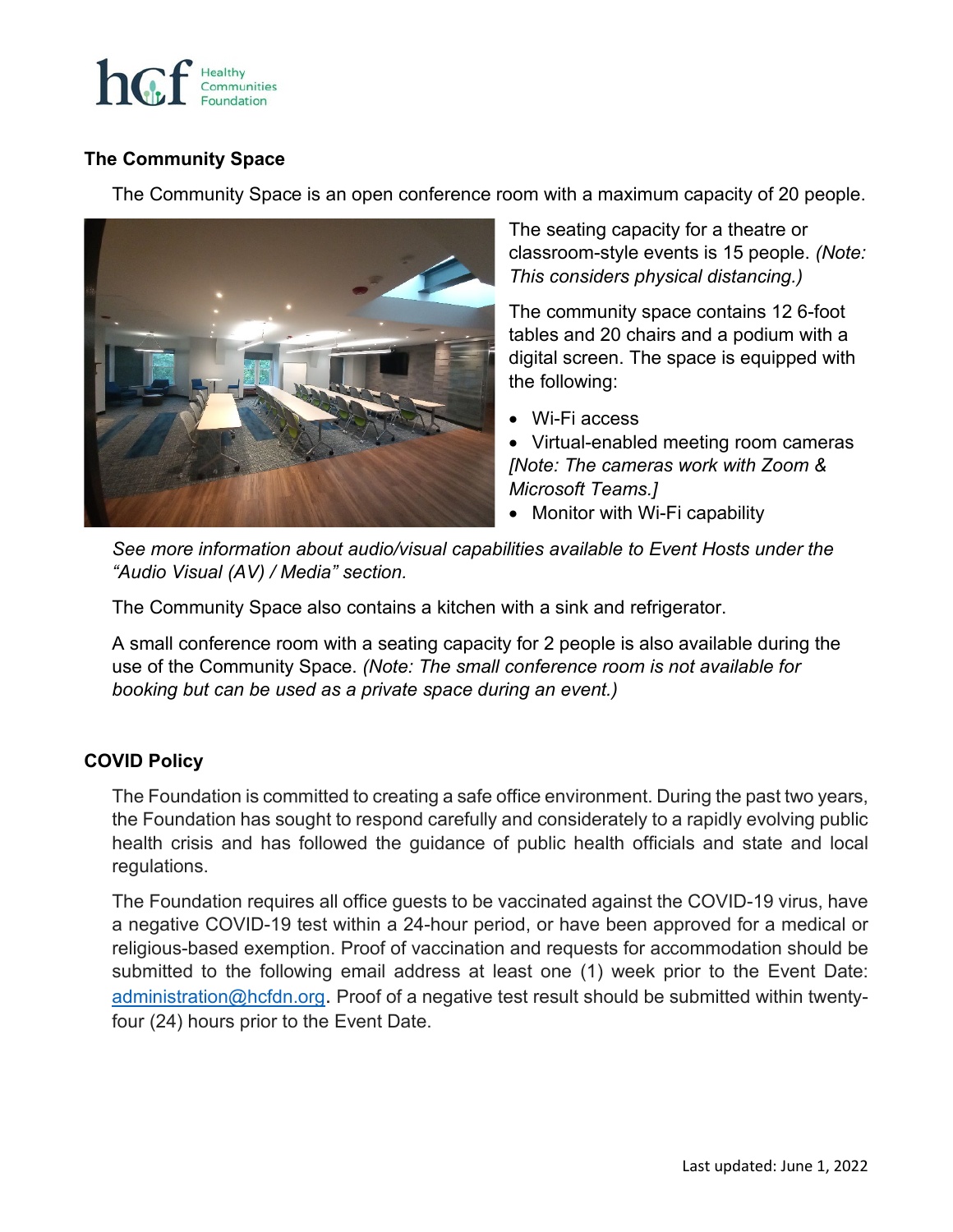

### *Mask Requirements*

All guests who access the Community Space are required to wear a mask indoors regardless of vaccination status until further notice. Guests may remove masks while drinking or eating. The Illinois and Chicago Departments of Public Health continue to recommend mask wearing as a means to limit the spread of the COVID-19 virus.

#### **Reservation Fees**

The Community space is offered free of charge. Approved Organizations hosting events in the space cannot charge attendees for their event other than to cover basic food costs (*e.g.*, no ticket or product sales).

#### **Hours of Use**

Eligible Organizations may book the Community Space Monday through Friday between 8:30 am and 4:30 pm CST, based on schedule availability.

- Reservations must allow enough time for set-up and clean-up by the Event Host.
- Time extensions will not be permitted before 8:30 am or after 4:30 pm CST.

Generally, the Foundation does not offer weeknight or weekend reservations. However, if an Eligible Organization is interested in reserving the space after 4:30 pm CST or on the weekend, it should contact the Foundation for consideration.

### **Food & Beverage**

Food and non-alcoholic beverages are allowed in the Community Space. The Foundation will not provide any food or beverage service. Alcohol and alcoholic beverages are not permitted at the Community Space.

The Approved Organization and Event Host are responsible for supplying utensils, plates, napkins, etc., for the event and for setting up and cleaning any foodservice offerings.

#### **Audio Visual (AV) / Media**

The open conference room in the Community Space is equipped with AV equipment as listed under the "The Community Space" section above. The Event Host is responsible for providing laptops, thumb drives, and adapters as needed for the event. If the Event Host needs a podium and plans to project on its screen, the Event Host should bring a thumb drive containing **only** the picture(s) or information to be displayed.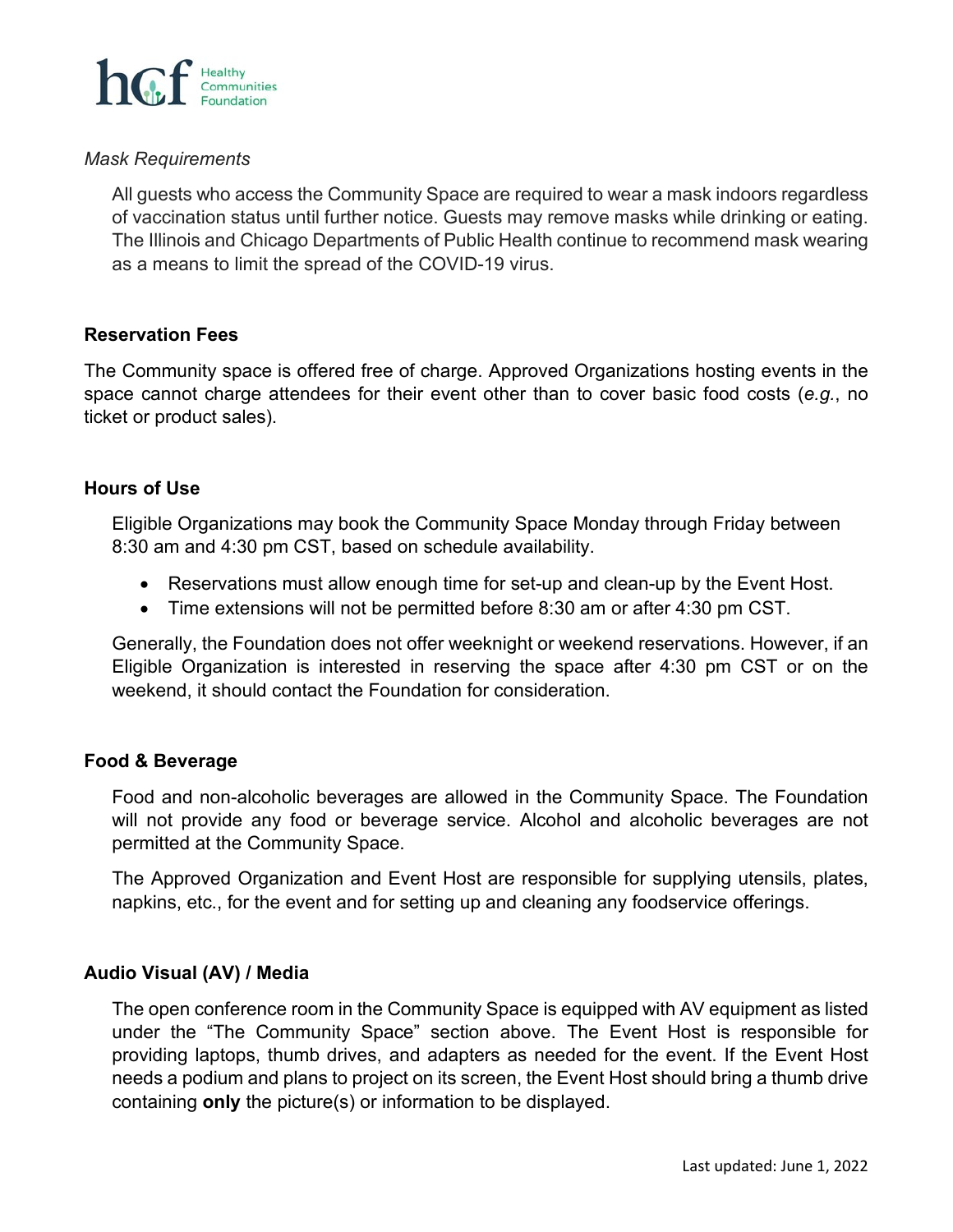

*Note: Use of AV/Media requires a software download. Instructions are available upon request before the event and will also be available in the space.*

# **Event Supplies**

The Approved Organization and Event Host will be responsible for supplying necessary meeting supplies (*e.g.*, flip charts, markers, paper, pens) and providing any photocopies of documents. The Foundation does not provide business services.

# **Room Configuration/Clean-Up**

After the event, the Event Host must ensure that all furniture is returned to its original set-up and the Community Space is thoroughly cleaned. The Foundation's ability to provide free use of the Community Space relies on the Approved Organizations ensuring the rooms are ready for subsequent use. An Event Host's compliance with room configuration and cleanup requirements will impact opportunities for future use of the Community Space.

## **Other Use Requirements**

- The Foundation assumes that all Event Hosts uphold high ethical standards without regard to race, color, religion, gender, sexual orientation, age, national origin, or disability.
- In the event of damage to the Community Space or equipment, the Approved Organization shall bear the responsibility of replacing, repairing, and/or cleaning the damaged property or reimbursing the Foundation for the replacement, repair, and/or cleaning of the damaged property.

# **Building Security**

The Approved Organization must assign a person to open the door and greet their guests at the Foundation's office entrance on the first floor. In the case of late arrivals, the Approved Organization may also designate a point person for those guests to notify. Under no circumstance may the outside door be propped open.

# **Parking**

The Community Space is located at 19 Riverside Road, Riverside, Illinois 60546, across from the Riverside Town Hall and Fire Station.